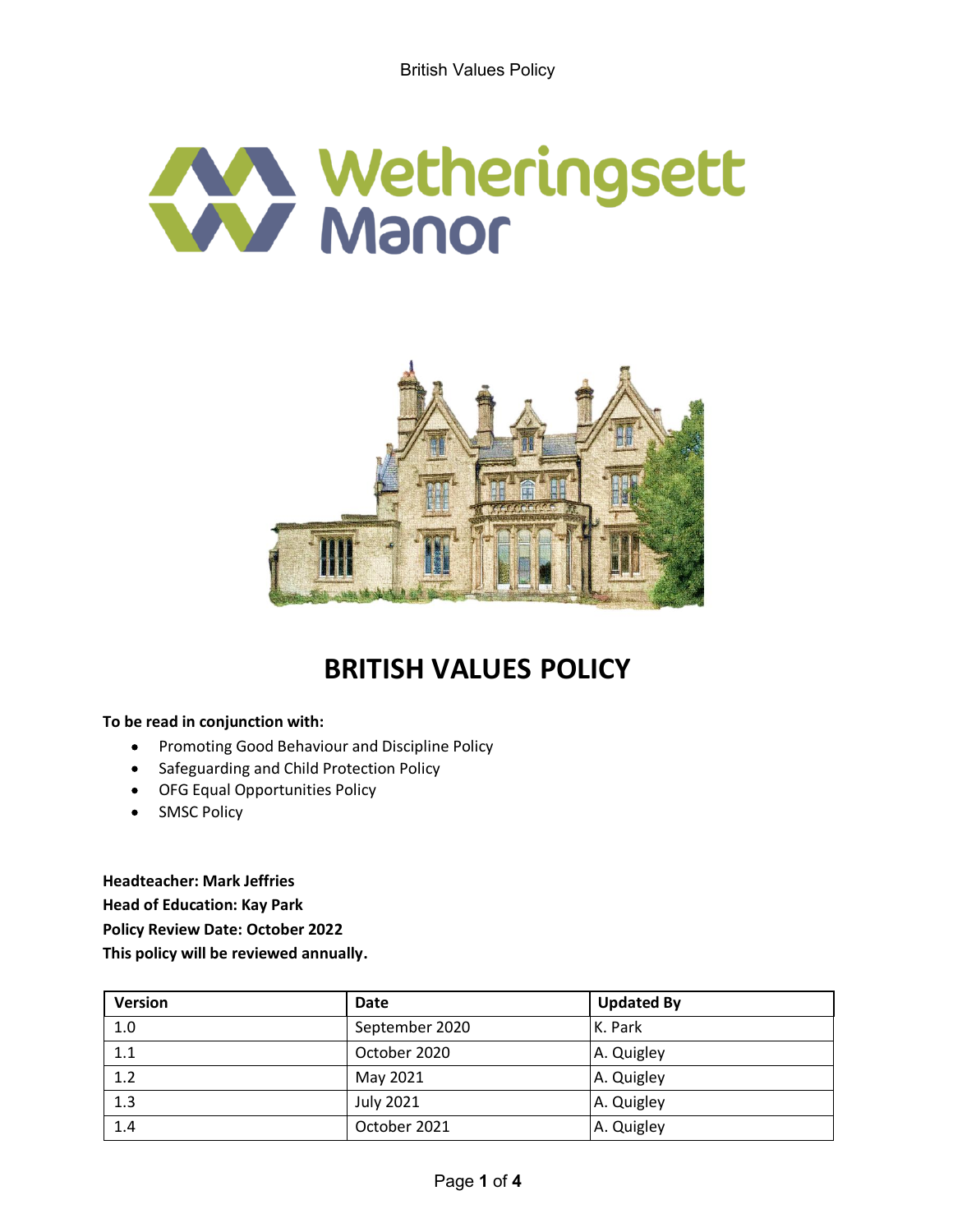## British Values Policy

#### **Contents**

| <b>Section</b> | <b>Topic</b>                                                 | <b>Page Number</b> |
|----------------|--------------------------------------------------------------|--------------------|
| 1              | Legal Framework                                              |                    |
| $\overline{2}$ | <b>Roles and Responsibilities</b>                            |                    |
| 3              | <b>Aims and Objectives</b>                                   | 3                  |
| 4              | <b>Democracy</b>                                             | 3                  |
| 5              | The rule of law                                              | 3                  |
| 6              | Individual Liberty                                           | 3                  |
| 7              | Mutual respect and tolerance of different faiths and beliefs | 3,4                |
| 8              | Challenging views that go against British values             | 4                  |
| 9              | <b>Staff Training</b>                                        |                    |
| 10             | <b>Policy Review</b>                                         |                    |

#### **Statement of intent**

This policy sets out the framework in which Wetheringsett Manor School (WMS) will ensure that we actively promote the fundamental British values of:

- Democracy
- The rule of law
- Individual liberty
- Mutual respect and tolerance of those with different faiths and beliefs.

These values are officially taught through the RE and PSHE curriculum, and are further nurtured through the school's ethos and promotion of spiritual, moral, social and cultural (SMSC) understanding.

#### **1) Legal framework**

- 1.1 This policy has due regard to all relevant legislation and statutory guidance including, but not limited to, the following:
- Equality Act 2010
- Counter-Terrorism and Security Act 2015
- Education (Independent School Standards) Regulations 2014
- Ofsted (2018) 'School inspection handbook'
- DfE (2014) 'Improving the spiritual, moral, social and cultural (SMSC) development of pupils: supplementary information'

#### **2) Roles and responsibilities**

- 2.1 The Head of Education, Headteacher and Board of Governors are responsible for the overall implementation of this policy and for ensuring that the British values are upheld throughout the school.
- 2.2 The Headteacher will ensure that all teachers and staff are aware of the requirement to uphold British values through the methods outlined in this policy, and will ensure that the appropriate procedures are in place to carry out these methods.
- 2.3 The Headteacher is responsible for disciplining staff who do not uphold British values, in line with the OFG Disciplinary Policy and Procedure.
- 2.4 Teachers and support staff will ensure that their lessons are inclusive of, and sensitive to, the fundamental British values.
- 2.5 Pupils are expected to treat each other and staff with respect, in line with the school's 'Promoting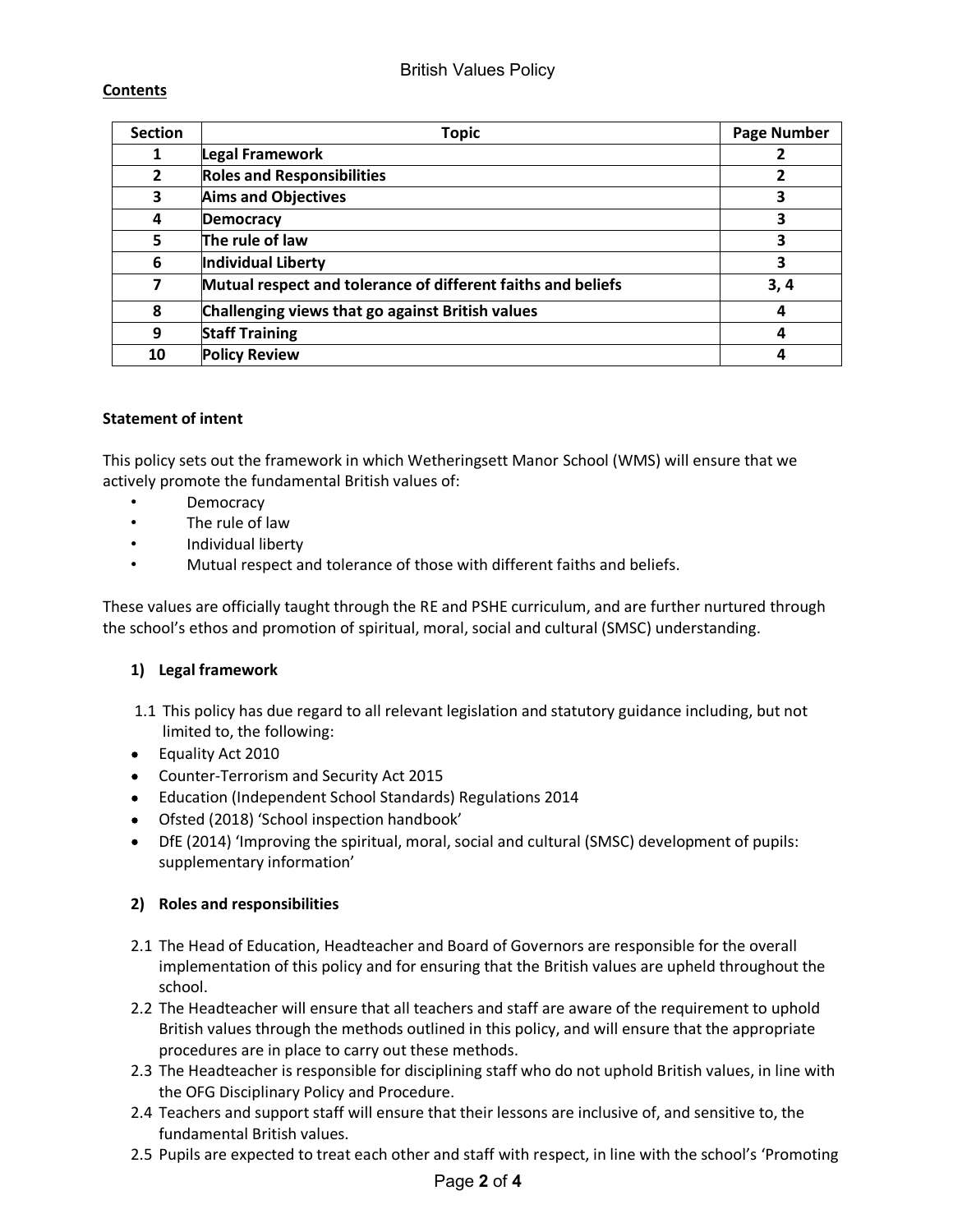Good Behaviour and Discipline Policy'.

### **3) Aims and objectives**

- 3.1 Through our policy and procedures, we aim to ensure that our pupils have:
- An understanding of how citizens can influence decision-making through the democratic process.
- An appreciation that living under the rule of law protects individual citizens and is essential for their wellbeing and safety.
- An understanding that there is a separation of power between the executive and the judiciary, and that while some public bodies, such as the police and the army, can be held to account through Parliament, others, such as the courts, maintain independence.
- An understanding that the freedom to hold other faiths and beliefs is protected in law.
- An acceptance that people having different faiths or beliefs to oneself (or having none) should be accepted and tolerated, and should not be the cause of prejudicial or discriminatory behaviour.
- An understanding of the importance of identifying and combatting discrimination.

#### **4) Democracy**

- 4.1 Pupils have numerous opportunities to have their views heard, including through:
	- Pupil questionnaires
	- The school council
- 4.2 Our pupils are encouraged to have an input into what and how they learn to instill an understanding of democracy for their future.

#### **5) The Rule of Law**

- 5.1 The school has a high regard for the laws that govern and protect the school, the responsibilities that this involves, and the consequences when laws are broken. All pupils will be involved in the creation of school rules to inspire them with this understanding.
- 5.2 Pupils are taught these values and the reasons behind laws, whether they govern the class, the school or the country, that are essential for their wellbeing and safety. Pupils are allowed healthy debate in class on the matter to encourage recognition of the importance of the law.
- 5.3 The school organises visits from authorities throughout the academic year in an effort to reinforce the reality and importance of this message.
- 5.4 The school understands the importance of promoting British values through a comprehensive and unprejudiced curriculum.

#### **6) Individual Liberty**

- 6.1 A safe and supportive environment is fostered throughout the school, where pupils are actively encouraged to make choices. Whether it is choosing a challenging task or an extra-curricular club, pupils have the freedom to base their choices on their interests.
- 6.2 Pupils are taught about their rights and personal freedoms, and are encouraged and advised on how to exercise these safely, for instance through teaching on e-safety and PSHE lessons. The school is also actively trying to achieve the Rights Respecting School Award from UNICEF.

#### **7) Mutual respect and tolerance of those of different faiths and beliefs**

7.1 Respect forms a core pillar of the school's ethos. Pupils are treated with respect and learn to